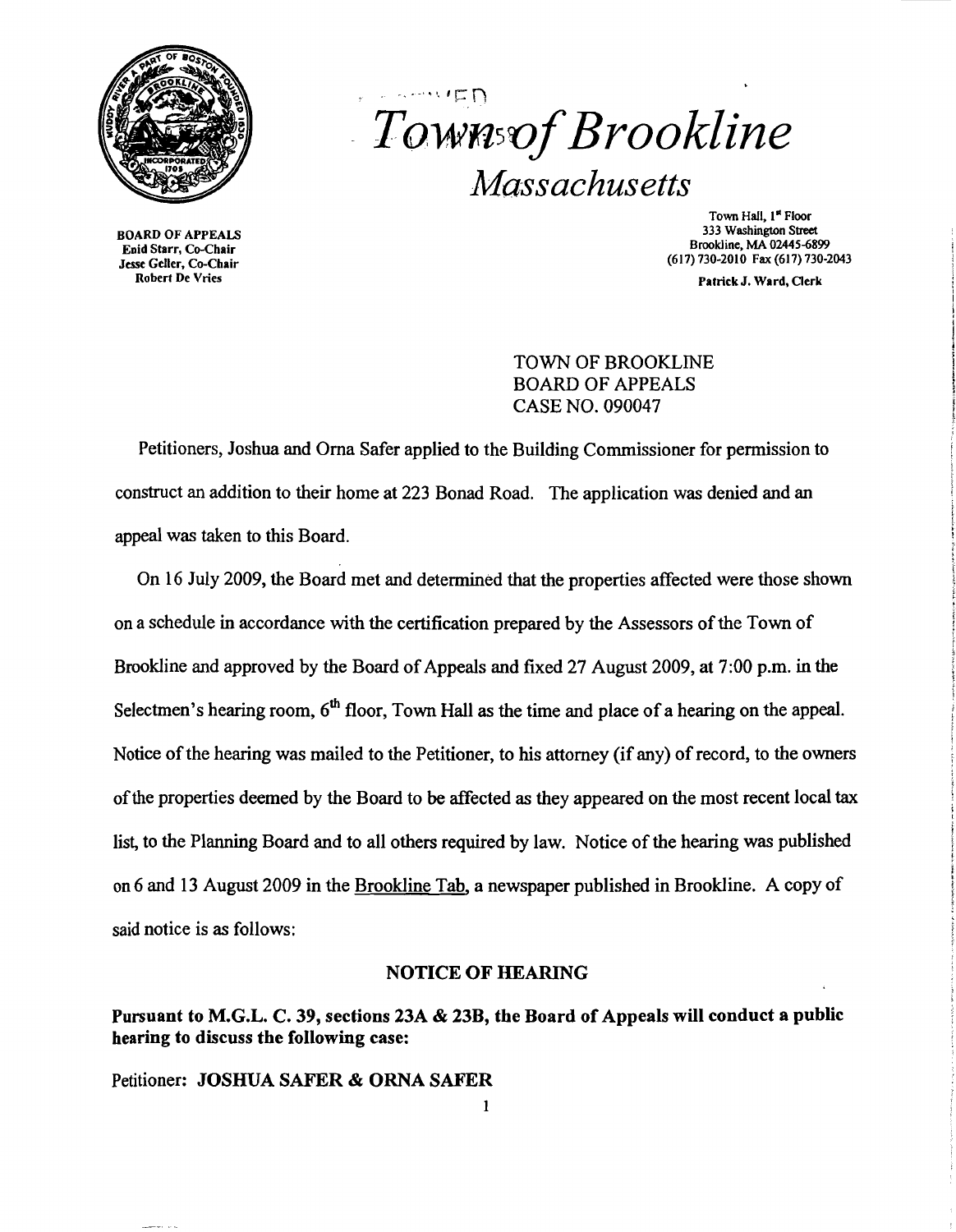Location of Premises: 223 BONAD RD BRKL Date of Hearing: 08/27/09 Time of Hearing: 7:00p.m. Place of Hearing: Selectmen's Hearing Room, 6<sup>th</sup> floor

A public hearing will be held for a variance and/or special permit from:

- 1. Table 5.01; Table of Dimensional Requirements, footnote #1, Variance Required.
- 2. 5.09.2.j; Design Review, Special Permit Required.
- 3. 5.20, Floor Area Ratio, Variance Required.
- 4. 5.22.3.b.l.b, Exceptions to Maximum Floor Area Ratio (FAR) Regulations for Residential Units, Special Permit Required.
- 5. 5.43; Exceptions to Yard and Setback Regulations, Special Permit Required.
- 6. 5.50; Front Yard Requirements Variance Required.
- 7. 5.60; Side Yard Requirements, Variance Required.
- 8. 8.02.1.a, Alteration or Extension, Special Permit Required of the Zoning By-Law to construct an addition to the existing garage and an addition to the northeast side of the residence per plans at 223 BONAD RD BRKL.

Said Premise located in a S-7 (single family) residence district.

*Hearings, once opened, may be continued by the Chair to a date and time certain. No further notice will be mailed to abutters or advertised in the TAB. Questions regarding whether a hearing has been continued, or the date and time ofany hearing may be directed to the Zoning Administrator at* 617-734-2134 *or check meeting calendar at:http://calendars.town.brookline.ma.usIMasterTownCalandarl?FormID=158.* 

*The Town of Brookline does not discriminate on the basis of disability in admission to, access to, or operations ofits programs, services or activities. Individuals who need auxiliary aidsfor*  effective communication in programs and services of the Town of Brookline are invited to make *their needs known to the* ADA *Coordinator, Stephen Bressler, Town ofBrookline,* 11 *Pierce Street, Brookline, MA 02445. Telephone:* (617) *730-2330; TDD* (617) *730-2327.* 

# Enid Starr Jesse Geller Robert De Vries

At the time and place specified in the notice, this Board held a public hearing. Present at the

hearing was Chairman, Jesse Geller and Board Members, Jonathan Book and Mark Allen. The

petitioners, Joshua and Oma Safer who reside at 223 Bonad Road were accompanied by their

designer, Jonathan Zuker. Mr. Safer presented the case before the Board.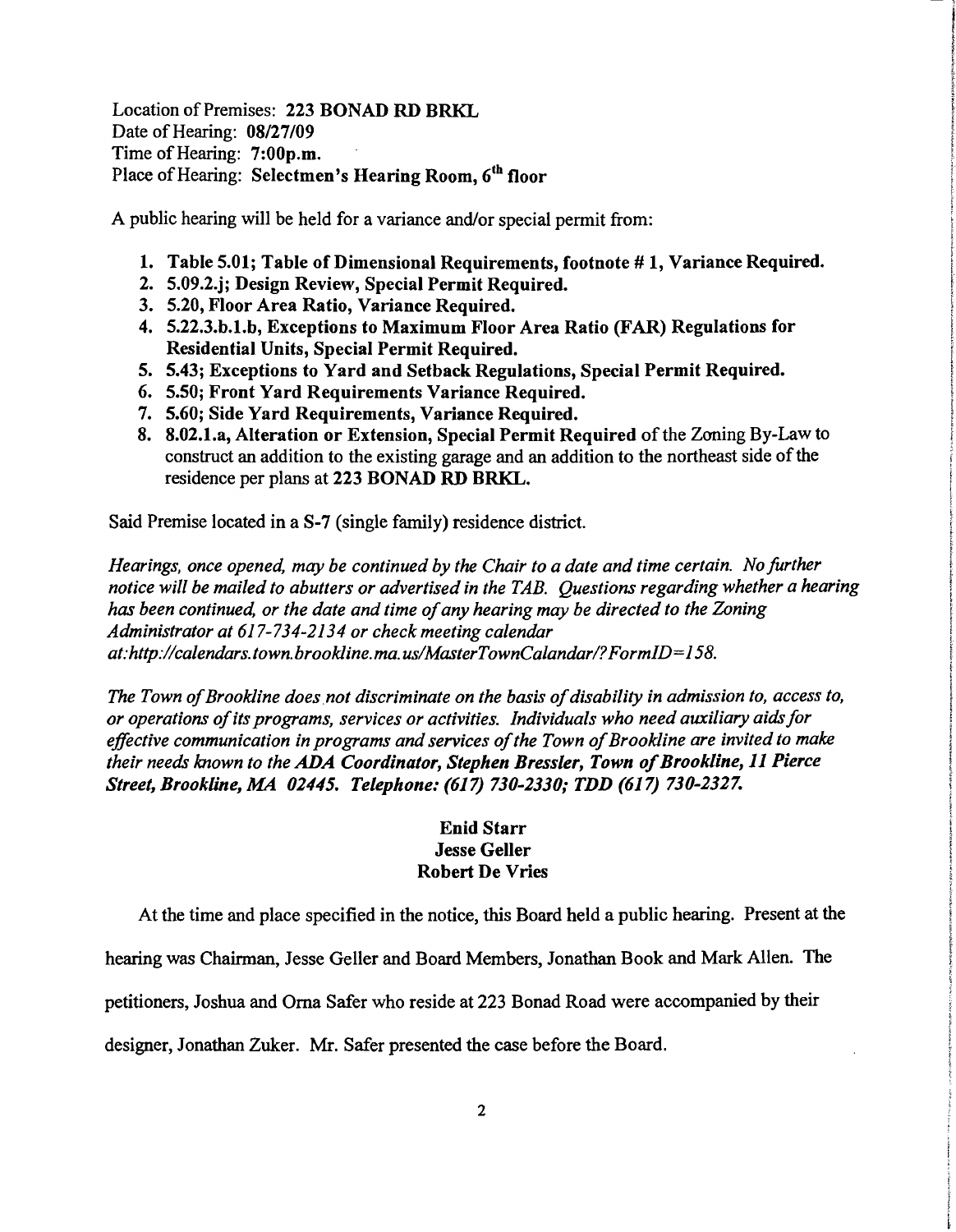Mr. Safer described his home at 223 Bonad Road as a single family two-story Tudor style home built in 1937. The home has an attached 1.5 car garage that is sunk slightly below grade with an attached archway providing access to the rear yard. There is a considerable amount of ledge and a sizable rock in the rear yard he said. The front yard is behind a retaining wall that runs along the driveway and Bonad Road. On the opposite side of his home is a screened porch. The neighborhood consists primarily of single-family residences similar in size to his property.

Mr. Safer said that he and his wife are proposing to construct an addition to the garage to allow for a two-car tandem arrangement, as well as a two-story addition to the side of the house that will extend above the screened in porch. The addition will be clad in stucco and vinyl siding to match the existing materials. The addition will increase the gross floor area of the 1,985 square foot house by 344 square feet to a total of 2,329 square feet of gross floor area and will be located on the northern façade of the house. The new windows will match the existing windows.

To adequately accommodate for two cars, Mr. Safer said that they are proposing to extend the garage 9' into the front setback. The addition to the garage will create an additional 112.5 square feet in the 394 square foot garage. The existing garage is aligned with the front façade of the house, but the proposed bump-out will create a roof area that will be used as a patio and will be connected to the front stoop. Mr. Safer said that as a counterbalancing amenity he will retain the existing bushes on the garage-side lot line at the request of his neighbor and provide additional plantings in that area as well.

Chairman Geller asked whether the Board Members had any question for Mr. Safer at this point and they replied that they did not.

Chairman Geller asked whether anyone in attendance wished to speak in favor of or against the proposal and no one rose to speak.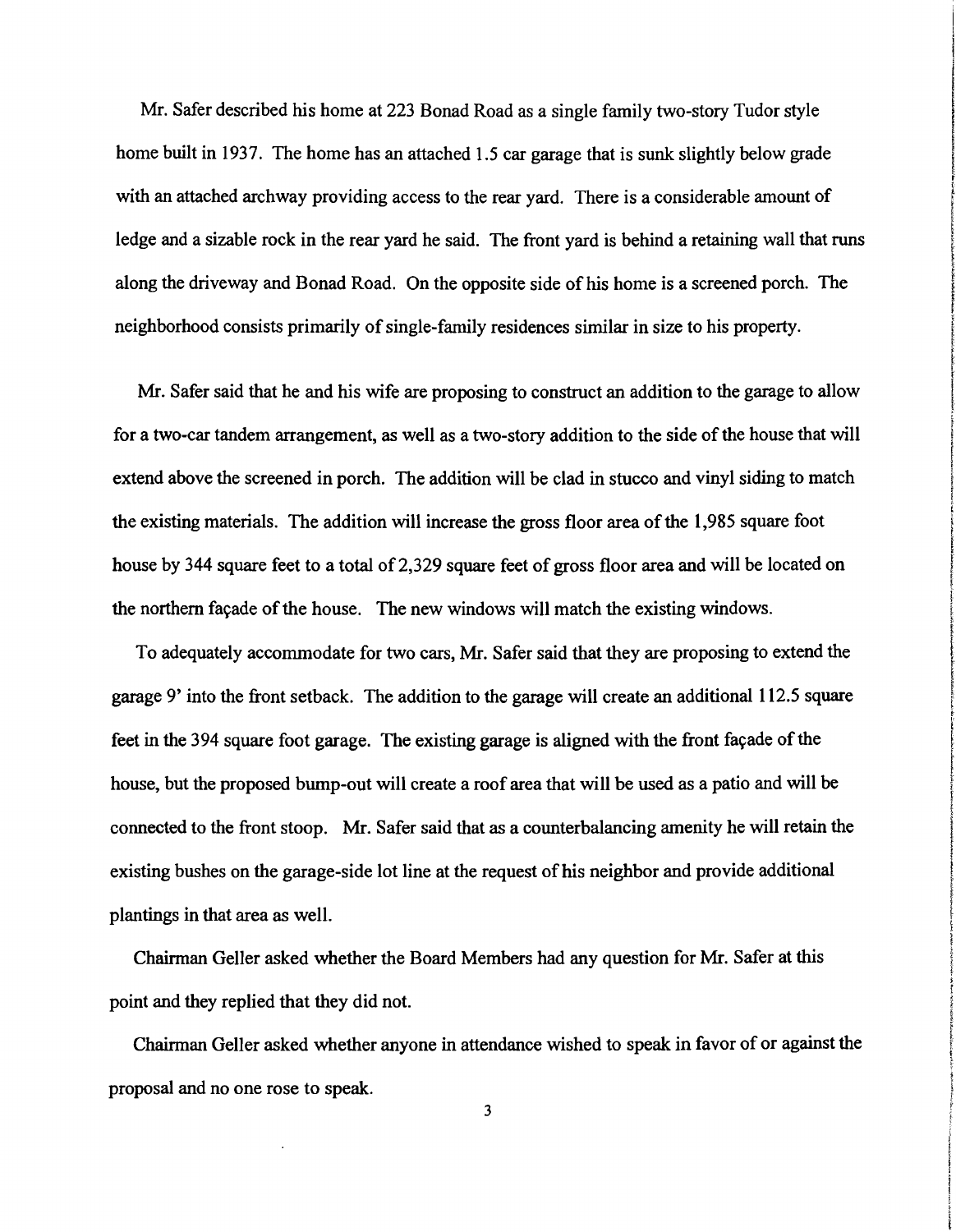Polly Selkoe, Assistant Director for Regulatory Planning delivered the findings of the Planning

Department.

Section 5.09.2.j - Design Review: Any exterior addition for which a special permit is requested pursuant to Section 5.22 (Exceptions to Maximum Floor Area Ratio Regulations) requires a special permit subject to the design review standards listed under Section 5.09.4(a-I). The applicant has not provided a Community and Environmental Impact Statement. The most relevant sections of the design review standards are described below:

- a) *Preservation of Trees and Landscape:* Although the proposed addition would be located near where there are currently trees planted along the lot line, it is not anticipated the trees will be disturbed by the addition.
- b) *Relation of Buildings to Environment:* The existing lot is relatively flat in the front and similar in size and shape as neighboring dwellings, with most of the lot's landscaping located to the rear. The proposed addition is modest in size and is not expected to cause significant shadows on neighboring properties or public streets; the overall proposal is within the zoning district's height limits.
- c) *Relation of Buildings to the Form of the Streetscape and Neighborhood:* The proposed addition is consistent in style, including its detailing and overall fenestration, with the existing dwelling as well as with neighboring dwellings. The addition is not expected to change the overall character of the existing dwelling, which is currently very similar to others in the immediate neighborhood.
- d) *Circulation:* The proposed addition will not interfere with the existing vehicular circulation on the lot, and will improve the visual appearance of the parking on site by allowing two vehicles to park in the garage.

| Floor Area        | Alternail | ABHeg    | 27 de journeur ( | filmoling)      |
|-------------------|-----------|----------|------------------|-----------------|
| Floor Area Ratio  | 0.35      | <b>.</b> | .36              | Variance/       |
| (% of allowed)    | 00%       | 87%      | '01%             | Special permit* |
| Floor Area (s.f.) | 2,269     | ,985     | 2,329            |                 |

### Section 5.20 - Floor Area Ratio

\* Under Section 5.22.3.b.l.b, Exceptions to Maximum Floor Area Ratio, the Board of Appeals may grant, by special permit, to allow for an exterior conversion that is less than or equal to 20% of the permitted gross floor area.

#### Section 5.50 - Front Yard Setbacks Section 5.60 - Side Yard Setbacks

| Setbacks          | ंदे २० वर्तमा २ वे | 拟树的的      | ि छहो के वही | Pinelling                    |
|-------------------|--------------------|-----------|--------------|------------------------------|
| <b>Front Yard</b> | 20                 | 21.3'     | 15.9'        | Variance/<br>Special permit* |
| Side Yard (north) | ں،                 | 7.5'      | י ?י<br>ن.   |                              |
| Side Yard (south) |                    | つつ<br>ن.∠ | 2.3"         |                              |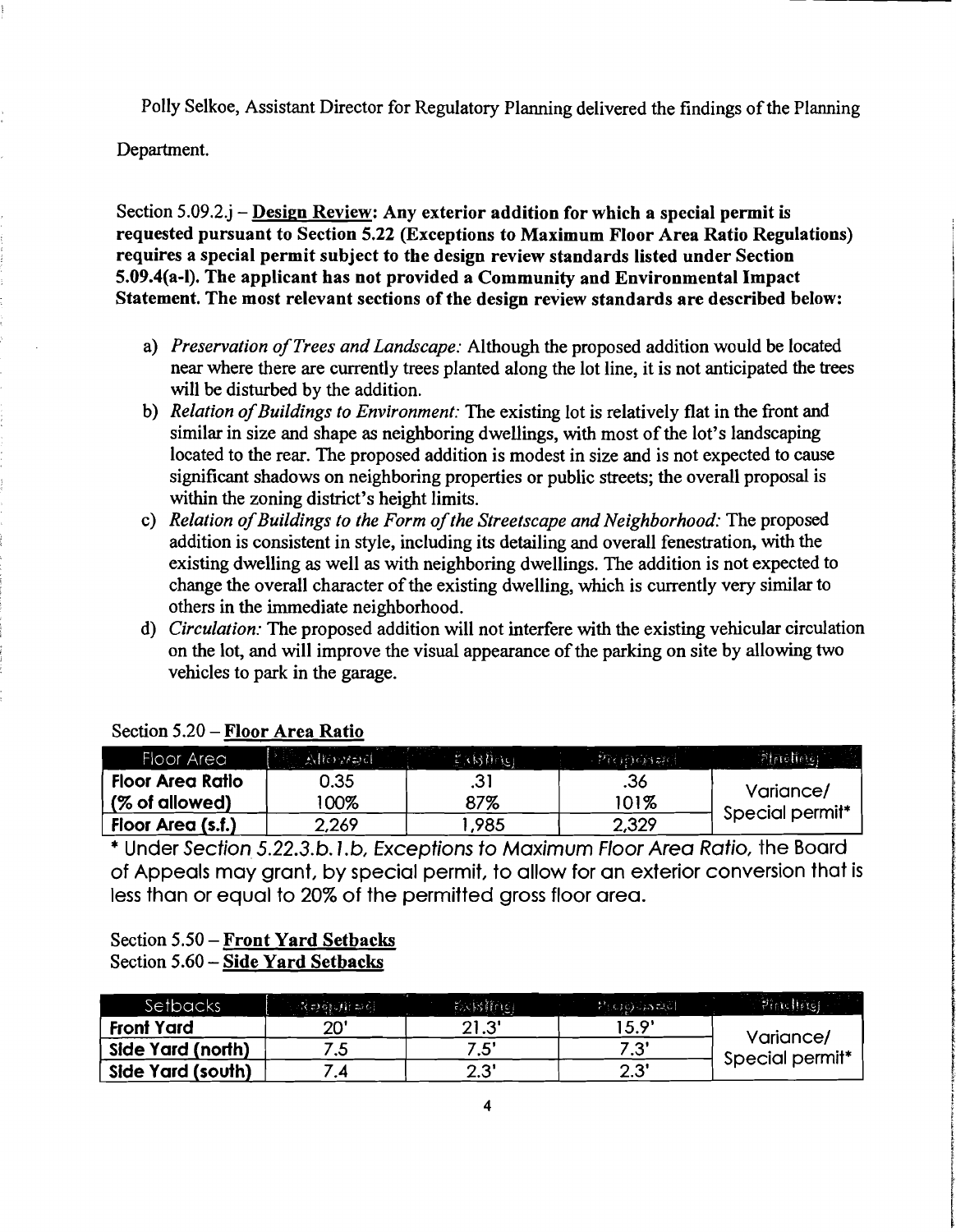\* Under Section 5.43, Exceptions to Yard and Setback Regulations, the Board of Appeals may substitute, by special permit, other dimensional requirements for yards and setbacks if counterbalancing amenities are provided. The applicant has indicated landscaping will serve as their counterbalancing amenity.

#### Section 8.02.2 - Alteration or Extension

A special permit is required to alter a pre-existing non-conforming structure.

Ms. Selkoe said that the Planning Board was supportive of the proposed additions. The addition to the side of the home is nicely integrated with the existing screened in porch and is consistent with the overall character of the home. The extension of the garage will be an improvement to the existing non-conforming parking situation at this site and will provide screening for the parking of the second vehicle even though it will remain in the front setback. The Planning Board noted that the neighboring homes at 227 and 233 Bonad Road both have garages that are bumped out in a similar configuration as this proposal with terraces above the garage. The Planning Board feels the proposed garage addition in the front is well integrated into the overall aesthetic of the house, and should increase the utility of the front porch giving a more neighborly appearance. Therefore, she said, the Planning Board recommends approval of the neighborly appearance. Therefore, she said, the Planning Board recommends approval of the<br>plans prepared by Magnetism Design and dated 5/18/09, and the site plan prepared by Dennis plans prepared by Magnetism Design and dated 5/18/09, and the site plan prepared by Dennis<br>O'Brien and dated 2/12/09, subject to the following conditions:

1. Prior to the issuance of a building permit, final elevations, indicating all materials, shall be submitted to the Assistant Director for Regulatory Planning for review and approval. **the company** !

**CONTRACTORY** 

**light and the complete of the complete of the complete of the complete of the complete of the complete of the c** 

- 2. Prior to the issuance of a building permit, a final landscaping plan indicating all counterbalancing amenities shall be submitted to the Assistant Director for Regulatory<br>Planning for review and approval.
- 3. Prior to the issuance of a building permit, the applicant shall submit to the Building Commissioner for review and approval for conformance to the Board of Appeals<br>decision: 1) a final site plan stamped and signed by a registered engineer or land surveyor; 2) final building elevations stamped and signed by a registered architect; and 3) evidence that the Board of Appeals decision has been recorded at the Registry of Deeds.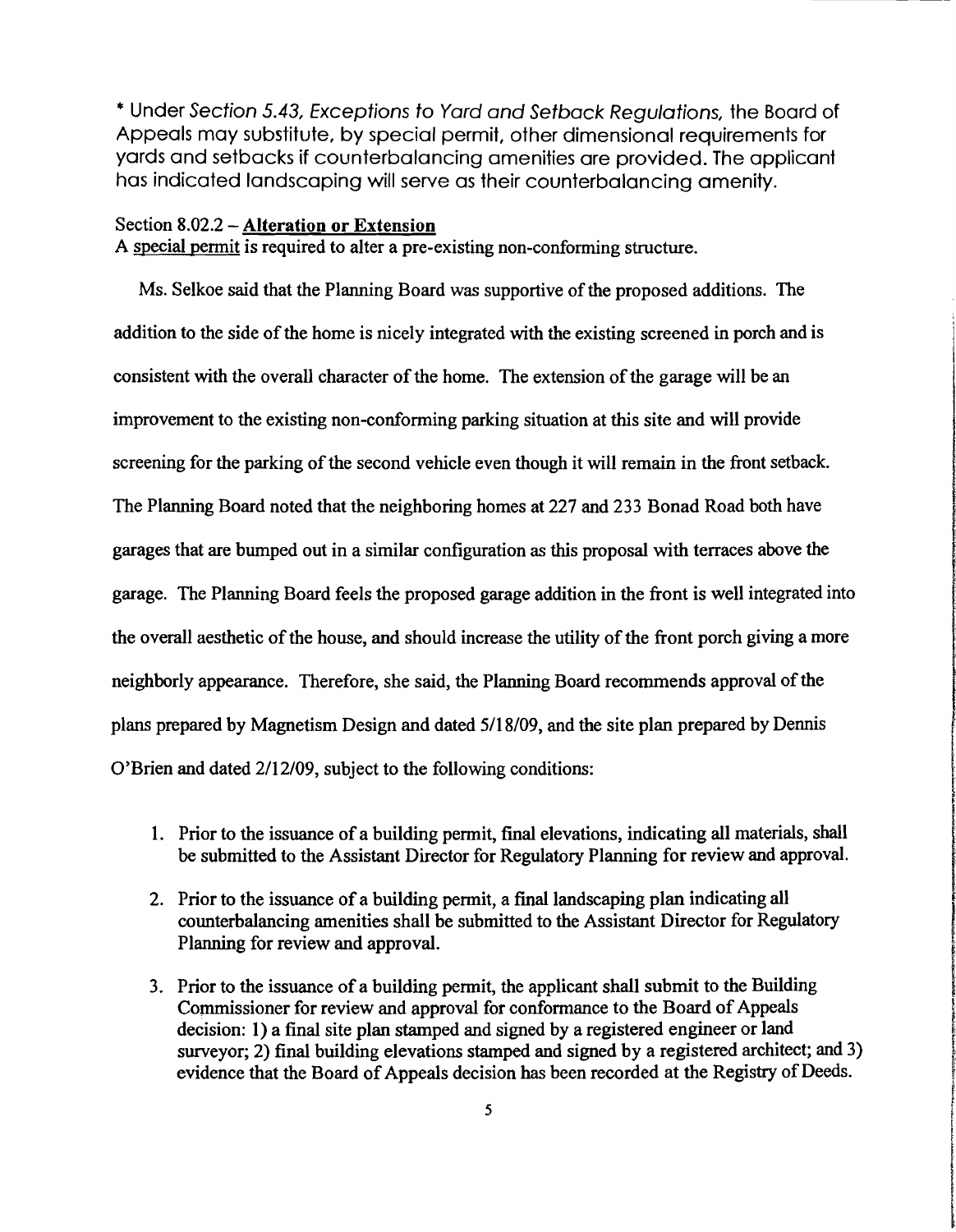Michael Shepard, Building Commissioner, delivered the comments from the Building Department. Mr. Shepard represented that the subject home is very similar to many others on the street. He said that the proposal is modest, that it will take a car that is currently parked in the driveway and put it in the extended garage. Mr. Shepard stated that the addition appeared well designed and was in proportion to the façade of the house. He said that the Building Department was supportive of the relief as well as the conditions proposed by the Planning Board.

Chairman Geller asked Mr. Shepard whether he was satisfied with the FAR calculations for the home given the exclusions for garage space and Mr. Shepard responded that he was. Mr. Geller asked for the measured dimension of the balance of driveway space once the addition is done in order to verify that sufficient space existed to avoid encroachment over the sidewalk. Mr. Shepard responded that the plan indicated that there would be approximately 16' left from the garage to the front lot line.

The Board, having heard all the testimony, deliberated on the merits of the application. Board Member Allen commented on the possibility of infringing upon the sidewalk if someone chooses to park in the driveway and requested that, if the Board approves the requested relief, this concern be addressed in the conditions. The Board Members unanimously agreed that the project was modest and well designed and appropriate for the requested relief. Mr. Book and Mr. Allen said that they desired slight modifications to the conditions. The Board then determined, by unanimous vote that the requirements of Section 9.05 of the Zoning By-Law, Section 5.43 of the Zoning By-Law and Section 5.22.3.b.1.b of the Zoning By-Law have been satisfied and that it is desirable to grant Special Permits in accordance with Section 5.09.2.j of the Zoning By-Law, Design review, said Section 5.22.3.b.1.b, Exceptions to Floor Area Ratio, Section 8.02 of the

6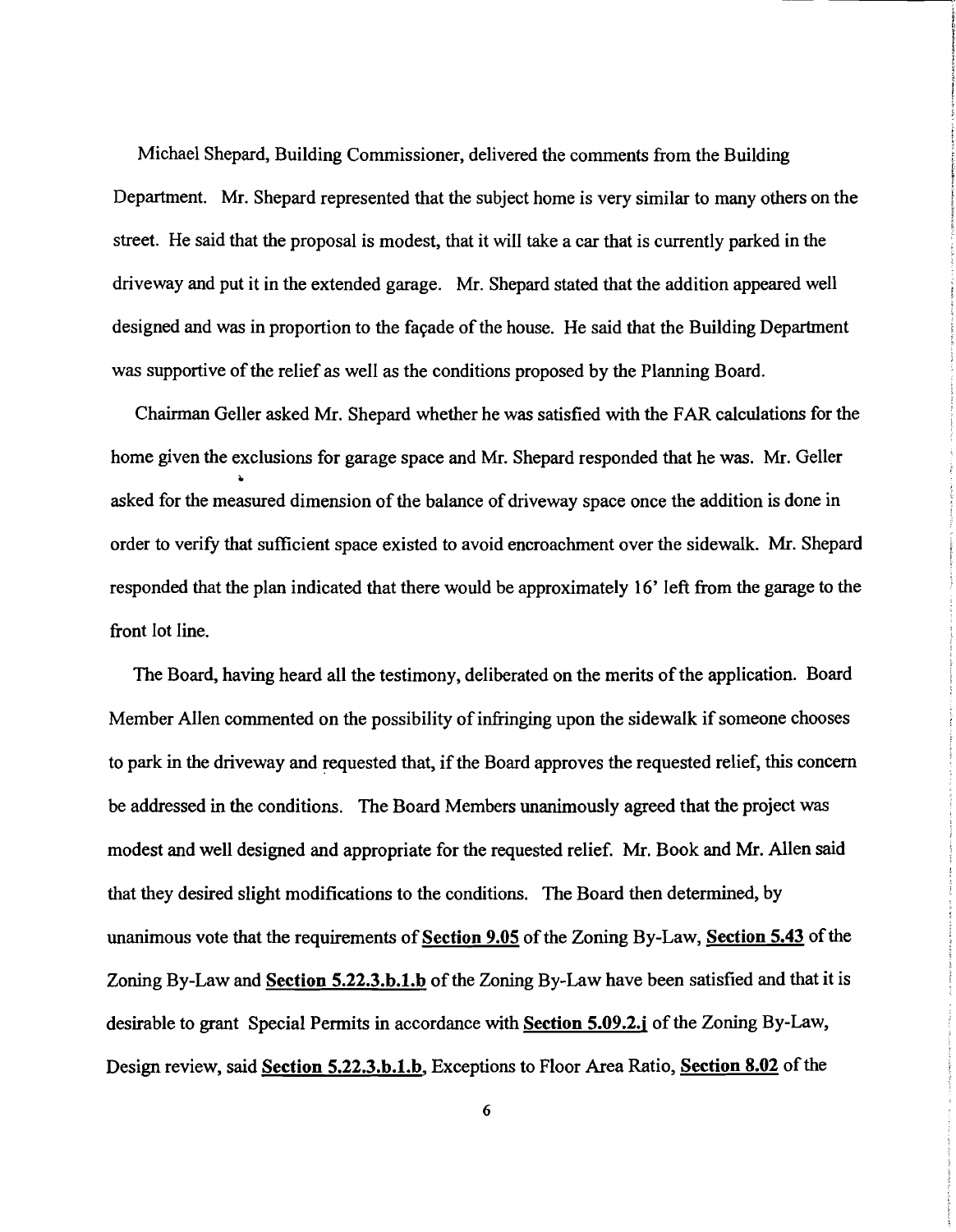Zoning By-Law, to alter a pre-existing, non-conforming structure and said Section 5.43 to waive the requested setback requirements subject to provision for appropriate counterbalancing amenities and makes the following specific findings pursuant to said Section 9.05:

- a. The specific site is an appropriate location for such a use, structure, or condition.
- b. The use as developed will not adversely affect the neighborhood.
- c. There will be no nuisance or serious hazard to vehicles or pedestrians.
- d. Adequate and appropriate facilities will be provided for the proper operation of the proposed use.

Accordingly, the Board voted unanimously to grant the requested relief subject to the following conditions:

- 1. Prior to the issuance of a building permit, final elevations, indicating all materials, shall be submitted to the Assistant Director for Regulatory Planning for review and approval.
- 2. Prior to the issuance of a building permit, a final landscaping plan indicating all counterbalancing amenities shall be submitted to the Assistant Director for Regulatory Planning for review and approval.
- 3. At no time shall the petitioners allow vehicles parking in the driveway to encroach on the public sidewalk.
- 4. Prior to the issuance of a building permit, the applicant shall submit to the Building Commissioner for review and approval for conformance to the Board of Appeals decision: 1) a final site plan stamped and signed by a registered engineer or land surveyor; 2) final building elevations stamped and signed by a registered architect; and 3) evidence that the Board of Appeals decision has been recorded at the Registry of Deeds.

Unanimous Decision of The Board of Appeals

*fesse Grele*<br>Jesse Geller, Chairman

Filing Date: September 4, 2009